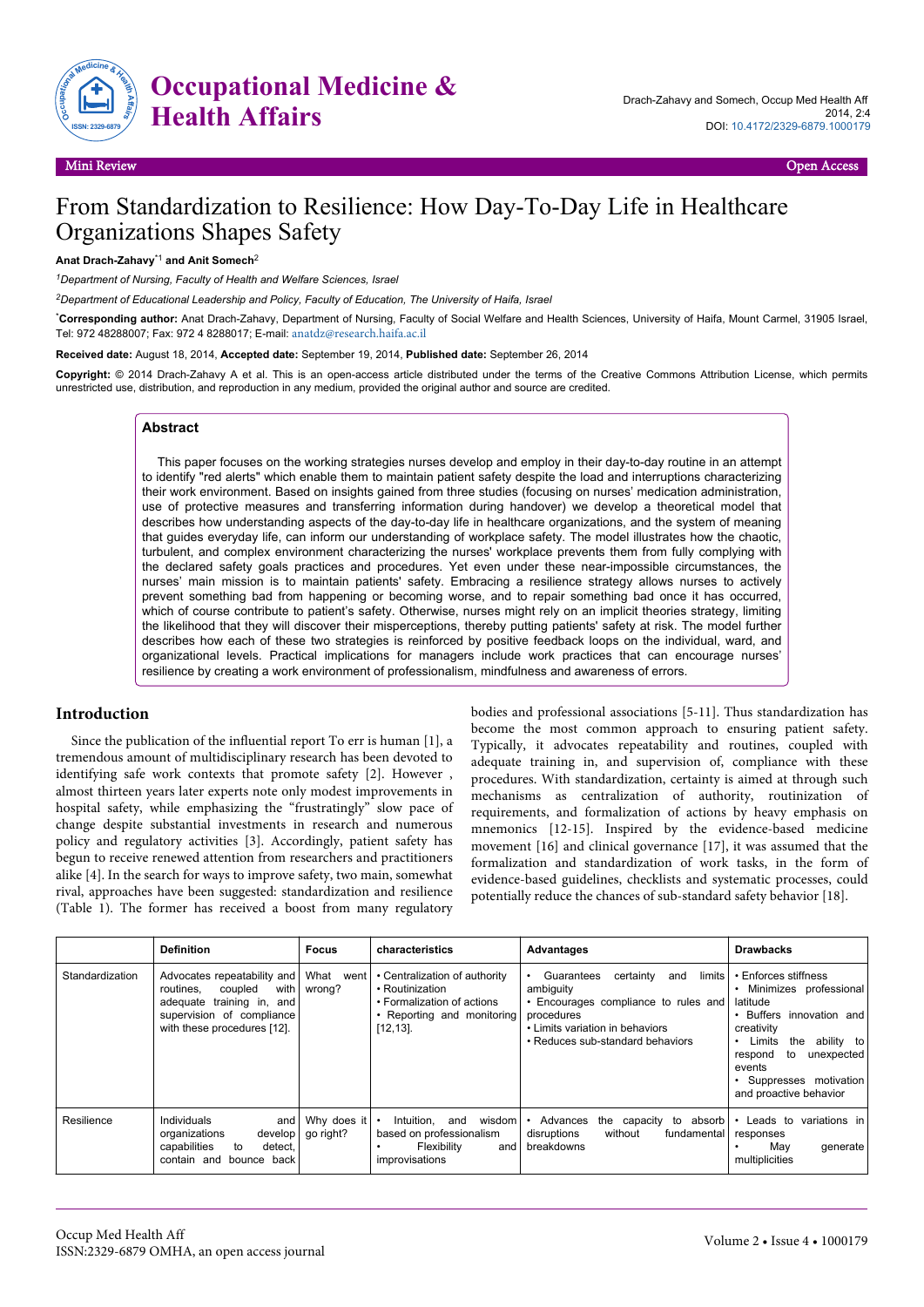| unexpected events<br>from<br>$[32].$ | from Levents<br>bad<br>something<br>happening<br>• Recovery from something improvements<br>$[14]$ . | • Anticipation for preventing • Enables adaptation to unexpected • May create employees'<br>Allows continuous learning and<br>bad, once it has occurred   • Creates enriched job environment | overload |
|--------------------------------------|-----------------------------------------------------------------------------------------------------|----------------------------------------------------------------------------------------------------------------------------------------------------------------------------------------------|----------|
|--------------------------------------|-----------------------------------------------------------------------------------------------------|----------------------------------------------------------------------------------------------------------------------------------------------------------------------------------------------|----------|

Table 1: Standardization versus Resilience: Summary of the key features

For example, in an attempt to maintain safety during handovers, standardization is believed to reduce the costs of communication in the process. Hence, the "rules" of interaction (e.g., function, process, content, timing, and who is directly or indirectly included in the conversation) are imposed, making communication during handovers less resistant to variation [14,15,19,20]. Similarly, approaches to employee safety in most health care organizations have been limited to modifying individual behavior through enforced compliance with safety rules and procedures and mandatory participation in safety training [21].

Nevertheless, such standardization efforts have been of only modest benefit in reducing injuries and adverse events [21-25]. Apparently, what mattered was not merely the existence of procedures and training systems, but also their implementation [25-27]. Namely, healthcare workers recognized the precautions, policies, and safety procedures and acknowledged their rationale, but failed to put them into practice [28]. Moreover, there seems to be fundamental miscalibration of how much content standardization and content ordering is desirable or even possible [19,29-31].

Whereas the standardization approach focuses on strict adherence to procedures, the resilience perspective suggests that where there are high consequences for failure, individuals and organizations should develop capabilities to detect, contain and bounce back from unexpected events [32]. Resilience involves anticipation and is an active process, which may be a better match for healthcare settings than the principles for high reliability, because it more effectively addresses the unique complexities of healthcare [33]. Patients' care presents opportunities to systematically utilize intuition, anticipation and foresight skills to prevent something bad from happening or becoming worse, and to repair something bad once it has occurred [14,33]. The emerging concept of resilience moves the focus away from "What went wrong?" to "Why does it go right?" and exceeds simplistic standardization solutions for erring, advancing to error prevention and recovery [34]. For example, while standardization views such events as handover, or medication administration as vulnerable points of care that can pose threats to patient safety, the resilience approach recognizes that these crucial encounters provide an important "audit-point" essential for potential recovery from failure [14,30,33,35,36]. Communication at the handover can also furnish new perspectives on a patient's situation as a result of the outgoing party's renewed attention to it while preparing for the handover, or of the incoming party's "fresh perspective and a rested mind" [29]. By examining the assumptions underlying actions, a process Patterson and colleagues call "collaborative cross-checking," errors can be caught and their effects minimized [37]. Similarly, from a resilience viewpoint, nurses administrating medication, are the "the last line of defense" [38], that can identify, correct and bounce back from errors, previously conducted by pharmacists or physicians.

To sum up, while standardization efforts may have their place, we still need to learn more about how individuals and organizations create foresight, coping strategies and recovery strategies so that they can better manage the efficiency–thoroughness tradeoffs [14,39]. Addressing this issue, the main aim of the current paper is to present insights gained from three studies with healthcare providers on how, in their routine practice in the medical ward, they manage the balance between efficiency and thoroughness in striving to maintain patient safety. We will present findings from three studies, which explored different health-provider–patient encounters such as handover, medication administration, and providing care, which require safety precautions. Finally, on the basis of these findings, we develop a theoretical model for better understanding how day-to-day life in healthcare organizations shapes safety.

#### **Study 1: Nurses safety behaviors: Protecting their own**

This study [40] comes at a time of emerging consensus that successful safety initiatives will depend on a theoretically sound understanding of employees' perceptions, cognitive processes and heuristics [25,28]. It focuses on the hospitals' standardization efforts to facilitate nurses' compliance with safety rules and procedures when they are exposed to health hazards during care provision. Specifically, the aim of the study was to understand the decision-making processes that led to nurses' conclusions about a particular safety risk: whether real-hence requiring compliance with safety rules, or theoretical-hence allowing cutting corners and ignoring safety rules.

This qualitative study took a multi-method approach, including semi-structured interviews (perceptions), observations (real-time behavior) and documentary evidence. The sample consisted of 90 nurses from 15 nursing units (internal, geriatric and pediatric) [40]. Content analyses of the interviews and the observations revealed that nurses' generally were aware of the high occupational risk factors at their workplace. Specifically, 94% of the nurses identified the biological hazards (e.g., blood borne pathogenic exposures such as HIV, HCV, HBV); 89% identified the physical hazards (e.g. skeleton injuries); 56% identified the emotional hazards (e.g., burnout); and 32% identified chemical hazards (e.g., allergic to latex). In addition, nurses also recognized the safety procedures aimed at diminishing these risks: 91% of nurses acknowledged procedures to protect themselves against the biological hazards; 93% of nurses acknowledged procedures to limit physical hazards; and 45% acknowledged procedures to limit chemical hazards. Yet, we also found, in keeping with previous research, that they frequently cut corners and did not comply with these safety rules [28]. Nurses apparently developed implicit rules for when and how to protect themselves. These findings show that whereas nurses' non-adherence to safety rules might seem random, it occurs in systematic and predictable ways. Many of these deviations from safety procedures stemmed from the uncritical use of implicit theories, heuristics, rules of thumb, and self-assessments, which led to biased decision-making in day-to-day conduct in the unit [22].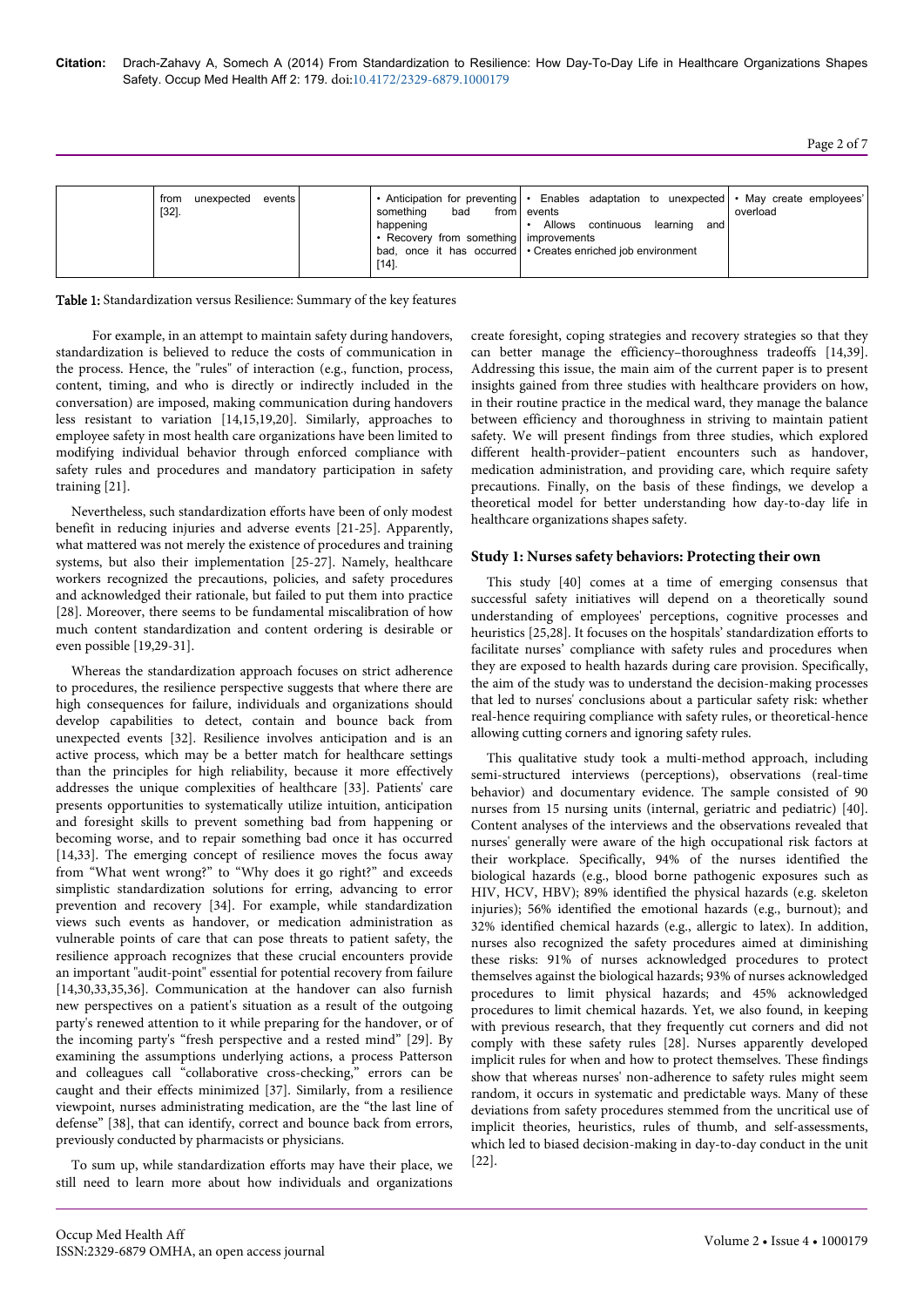#### **Specifically, we identified five such implicit rules**

- Continue caring for patients, even at the cost of risk to themselves. Nurses acting by this implicit rule tended to weigh up the pros and cons of handling patients without protection, and set the provision of quality care for patients as the higher priority. In contrast to the notion that nurses are reluctant to comply with procedures owing to ignorance and lack of awareness of risks or safety procedures [28], we found that they tended to derive a sense of competence and wellbeing from their ability to continue caring for patients even at the cost of risk to themselves. Expressions such as "You have to move on" and "You can't let things get to you" might reflect a way of containing these events, when needing to move forward and help other patients. If this is so, it is somewhat disturbing that coping mechanisms that serve to protect the individual psychologically also serve to impede organizational efforts to improve occupational safety [22].
- A professional must cope by him/herself! Nurses found complying with safety rules bothersome, because it often necessitated waiting and it increased their dependence on others, with possible damage to their professional reputation. Consequently, nurses preferred to work independently at the risk of harming themselves. Social support literature is prolix on the potential social cost of seeking help. It highlights its negative effect, as it is experienced as potentially stigmatizing and a threat to the worker's self-esteem and public image [41]. However, such self-reliance and individual problem-solving efforts work against organizational efforts to implement safety rules, particularly those that embrace teamwork as a means of protecting oneself (as in the case of avoiding physical hazards when handling and moving patients).
- "It can't happen to me!" Nurses noted that their experience, professional judgment and competence could "immunize" them against risks, so they could safely continue providing care while unprotected. This motif in nurses' decision-making is in line with the self-serving bias, namely that when good fortune chances on individuals, they believe that it is somehow deserved because of their good qualities and skills, and is therefore justified [22]. The problem, of course, is that when people minimize their role in adversity and exaggerate it in success they perpetuate a falsehood.
- The recency (white bear) effect referred to the prevalence of an inverse U-shaped accumulation of safety behaviors. Frequently, after an accident attention was focused on the specific location to guard against recurrence, whereas before and after the accident safety behaviors faded out. This guiding principle in nurses' decision-making processes is in line with the recency bias [42]. Nurses, like other people, judge certain events to be frequent or infrequent by how easily they can recall specific examples of the event. If relatively infrequent events that harm nurses go unreported and are not openly discussed, they remain unremarkable, so it is not surprising that nurses in our sample did not consider infection with a contaminated needle a problem in their institutions [28]. At the same time, infrequent, vivid events make a powerful emotional impact because of their tragic nature and recent occurrence, and are more available for recall.
- "Protect yourself only when others are watching," in particular the head nurse. This finding is in keeping with social facilitation theory [43,44], which asserts that the presence of others (especially significant others) facilitates adherence to social standards and goals, in contrast to situations in which the individual works alone. In sum, our findings revealed that in their attempt to cope with the complex work environment constrained by high demands, low

staffing, and multi-tasking, nurses, like other decision makers, developed implicit theories on whether or not to comply with safety rules, which gradually substituted the formal safety rules.

#### **Study 2: Nurses' safety behaviors: Protecting their patients during medication administering**

Medication errors can occur at any time along the continuum of the medication system, from prescribing to administering. [45] found that most errors occurred at the transcription stage (56%), followed by the stages of nurse administering (41%) and doctor prescribing (39%). A much lower error rate was evident at the pharmacy dispensing stage (4%). This study focuses on the complex and demanding medication administration stage, conducted by nurses. Similar to study 1, it focuses on the hospitals' standardization efforts to facilitate nurses' compliance with safety rules and procedures. However, whereas study 1 focused on compliance aimed at guarding nurses' safety, in this study we centered on nurses' safety behaviors during medication administering aimed at guarding the patients' safety. Hence, the aim of the study was to identify and explain under which conditions nurses choose to follow the safety guidelines concerning medication administering, in contrast to the circumstances in which they choose to deviate from them.

The study employed an observational design. Participants were 360 nurses at four large urban hospitals working in 76 nursing wards [46,47]. Medication administering safety was measured as any deviation from its standard procedure. This procedure consists of nine distinctive steps: verifying the physician's prescription of medication, prescription documentation in the cardex (nurses' reporting sheet), preparation of the medication for a specific patient, bedside patient identification before administration of the drug, taking relevant measurements (e.g., blood pressure), giving information about the medicine, giving the medicine and ascertaining that it has been fully taken, signing the cardex to confirm administration of the medication, and checking for possible side effects. Our findings indicated that the mean medication administration error ratio was [28]. Computing the ratio of nurses' compliance with each of the nine steps in medication administration, we found that four were consistently performed by all nurses, with negligible deviations from the procedure: verifying the physician's prescription of medication, documenting the prescription in the cardex, signing the cardex to confirm execution of the medication administration, and medicine provision. In 22% of the observations, nurses did not adhere to the guideline to identify the patient by name prior to medication provision. Next, in 31% of the observations, nurses did not prepare the medicine according to the "triple check" principle, and in 37% of them nurses did not take relevant measures (e.g., blood pressure) during the medication administration, as required. More importantly, in 62% of the observations nurses did not provide the patient information about the medicine, and almost in all cases (97%) they did not check for possible after effects. We also compared the compliance ratios of nurses who did and did not use computerized medication administration. Only in two out of the nine steps of medication administration, computerization proved significantly safe as compared with manual medication administration: preparing the medication was (22% and 37% respectively), and identifying the patient (17% and 24% respectively). However, computerization was significantly less safe than manual medication administration in taking patients' relevant measures (44% and 32% respectively), and administering the medicine (6% and 0.06% respectively. Finally, non-significant differences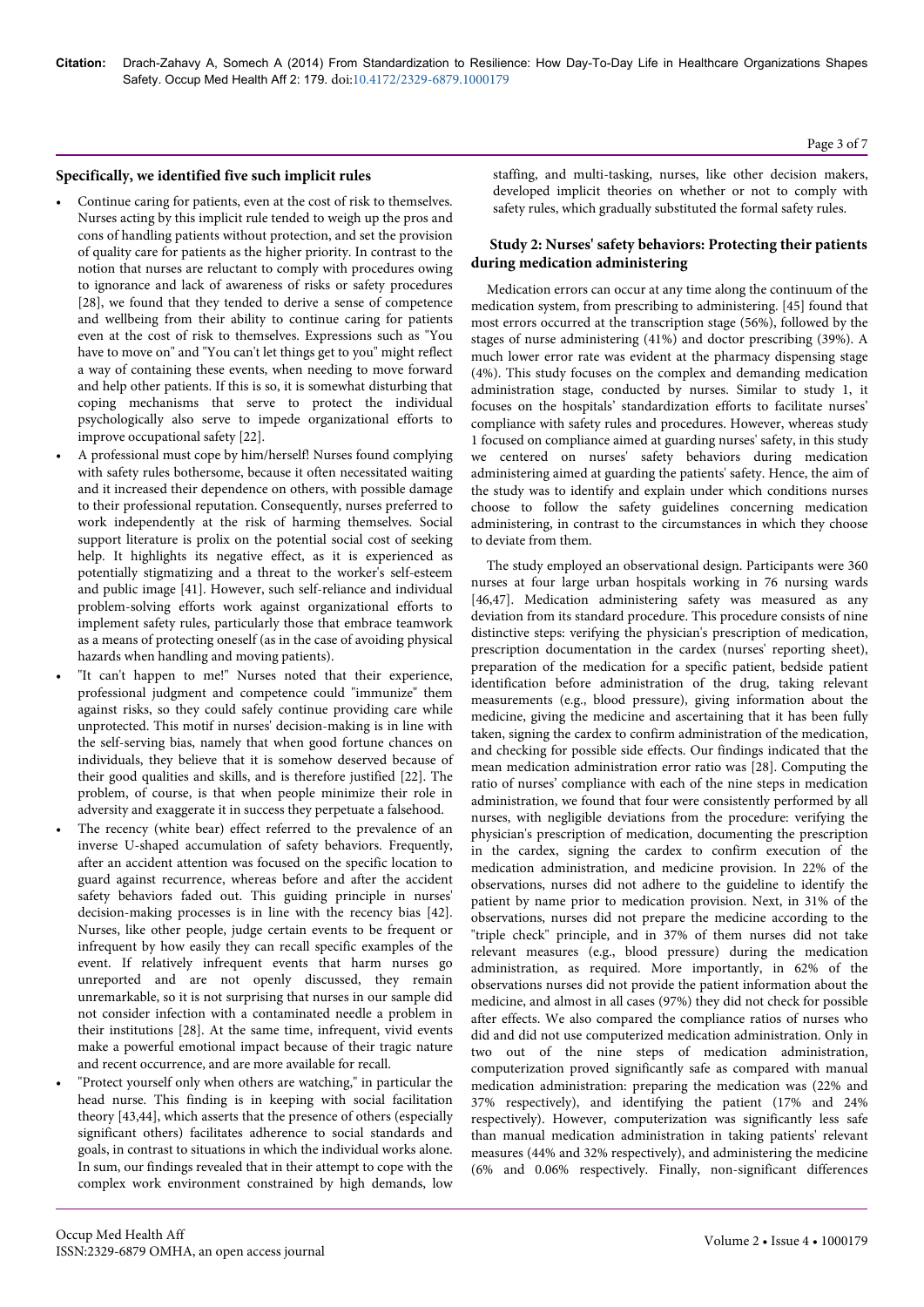#### Page 4 of 7

between computerized and manual medication administration were found in the remaining five medication administering steps.

Our findings match previous results, suggesting that the reasons for non-compliance with medication administration guidelines are mostly cognitive rather than stemming from lack of knowledge or motivation [48,49]. Nurses seem to choose primarily to follow guidelines that are more easily supervised by the ward's management, and to neglect those typically performed at the patient's bedside, hence more difficult to monitor [40,48]. Other authors noted that nurses frequently weighed the risks of not following the exact guideline (e.g., not providing the patient information about the medication) against the benefits of continuing the care for patients, and generally preferred the latter [50,51]. Another example is poor adherence to the procedure of checking possible side effects or providing information about the medication. When approached, nurses explained that because they were familiar with the patient it was not necessary to replicate these procedures at each administering of medication. And because they had provided the patient with the medication before, with no adverse consequences, there was no need to repeat these procedures. As not clinging to the guidelines generally does not result in serious accidents, many nurses do not acknowledge the fallacy of their choices, and mistakenly perceive their implicit theories as correct, thus contributing to the worsening rates of medication administration errors [40]. Our findings on the use of medication administration technologies as means to limit errors accord with previous studies. That is, despite their great potential, the contribution of such technologies to patient safety has not proven very solid: certain types of errors are indeed reduced (e.g., errors due to prescriber's handwriting), others are not. Even more striking, a new generation of errors came into being when technology interacted with real-life care practice [52,53]. Our findings attest to a generally beneficial impact of technology on medication administration errors. Yet closer inspection shows that while computerized administration was significantly safe through the steps of preparing the medication and identifying the patient, it was less safe through those of taking patients' relevant measures and administering the medicine, and non-significant in all the other steps. This pattern of findings illustrates that technologies can help in giving the right medication to the right patient, but may be less effective in preventing other, less vigilant deviations, committed at the patients' bedside. Nevertheless, why nurses comply with some steps, and not with others, remains unknown, and merits more research through qualitative, indepth studies of the implementation sites [52,54].

# **Study 3: Maintaining patients' safety during handovers**

Taking the resilience approach, this study addresses recent calls in the literature to examine "what varied anticipatory techniques healthcare practitioners already use to develop their intuition and foresight so that they can prospectively manage and cope with ambiguity and uncertainty" [14]. More specifically, we focused on maintaining patients' safety during handovers. Our aim was to identify the working strategies nurses develop and employ in their day-to-day routine in an attempt to identify "red alerts" which enable them to maintain patient safety in the loaded, noisy, constantly interrupted and fragmented typical handover.

This qualitative study involved 18 nurses in the surgery division of a large hospital. They were interviewed individually through semistructured in-depth interviews. Content analysis of the interviews revealed that while all the participants emphasized the importance of the declared handover procedure, they described how it was informally shaped to create a procedure "in practice," which better conformed with ward reality. Moreover, in an attempt to cope with the ward's daily routine, characterized by high overload and numerous interruptions, the healthcare providers developed and operated strategies to bridge the gap between the declared and the actual procedures, so as to accomplish better the goals of the nursing handover, as they perceived them. We identified the following strategies:

- Comparing verbal information from the departing nurse with the impression gained personally at the patient's bedside. This impression allows identification and treatment of urgent problems.
- Comparing the patient's existing condition with the disease's normative process. Incongruity between the patient's current condition and the expected condition turns on a red light and calls for an immediate, more comprehensive examination of the patient.
- Comparing verbal information delivered during the handover about a patient's condition with written reports. This strategy rests on listening to the ideas of team members, without accepting them as is. Then the information is checked against written reports for an independent evaluation of the patient's condition.
- "Ten minutes early." This strategy is typical primarily of head nurses and shift managers. It is meant to produce an impression of the general atmosphere in the ward, with exchange of experiences during the previous shift with the outgoing team, and obtaining managerial information on the situation in the ward regarding expected admissions or releases.

To sum up, one of the most important goals of a nursing handover is delivery of comprehensive and correct information in order to maintain care continuity. Nevertheless, respondents described great difficulty in dealing with the information load and the pressure during a handover. Hence, the nurses developed resilience strategies to cope with the load while delivering the information necessary for further treatment. They actively look for contradictory pieces of information from the various sources, which then serve as red flags. These guide nurses in handling patients' care, which in turn helps in identifying errors, and preventing them in the first place.

# **General Discussion: Towards a Resilience Model of Care**

The findings from these studies helped develop a theoretical model (Figure 1) that describes how understanding aspects of the day-to-day life in healthcare organizations, and the system of meaning that guides everyday life, can inform our understanding of safety. The model starts with what an "ought to be" box; this refers to the formal/declared aspects of work, such as declared goals, formal role descriptions, procedures, and guidelines. But due to the complex work environment constrained by high demands, low staffing, and multi-tasking, these "ought to be" goals and work procedures cannot be fully executed in the day-to- day routine of the ward. Instead, nurses develop feasible goals, procedures, and practices that enable them to balance efficiency and thoroughness.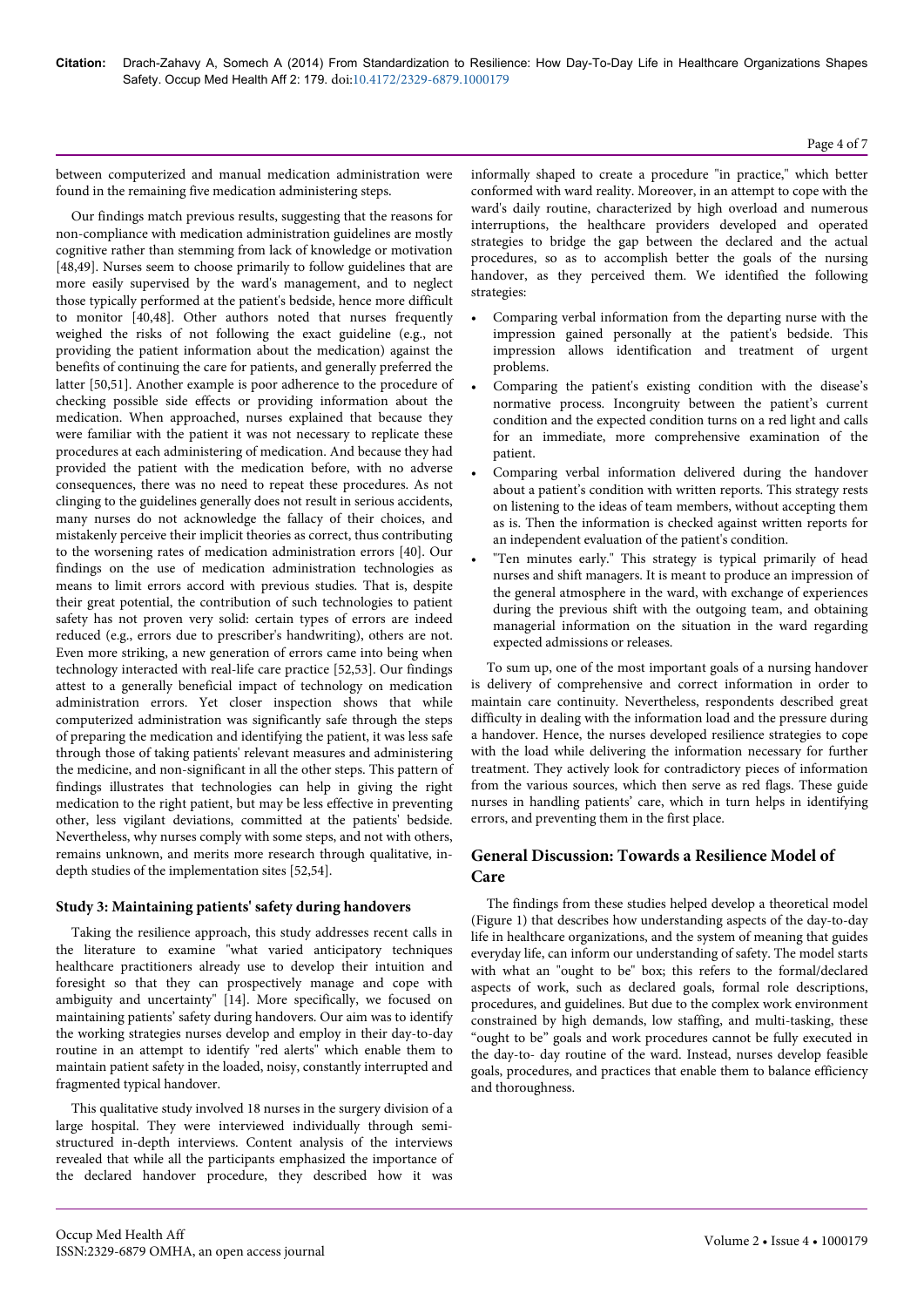# Page 5 of 7



Figure 1: a Multi-level model for understanding safety

This is represented in the model by the "what actually is done" box. This declared-in practice transition of goals was exemplified in our three studies. Nurses admitted that they could not adhere with all safety precautions to protect themselves, due to overload, life-risking situations, lack of equipment, and emphatic concern towards their patients. They were observed as not complying with all the steps of the medication administration procedure, due to lack of time and less control. Finally, nurses re-defined their goals, so it better fits their needs in the chaotic context where care is provided.

The model further proposes two possible strategies for handling the discrepancies between the "ought to be" and "what is actually done" in the ward: relying on implicit theories and resilience strategies. These two strategies differ in several respects. First, whereas the resilience strategy is about a proactive, forecasting approach; relying on implicit theory strategy reflects a reactive approach, which mistakenly relies on biased probabilities. Further, while the former draws on professionalism and expertise, the latter reflects pseudoprofessionalism, which encourages acting on "an automatic pilot" mode.

The first strategy describes how nurses rely on implicit theories, heuristics, rules of thumb, and self-assessments in their effort to cope with workplace constraints. Examples are "Continue providing care for the patient even at the price of protecting yourself," "Do not disturb other nurses' work," "It can't happen to me!" "De aware of recently occurring accidents," and "Protect yourself when significant others are present." These implicit theories serve as decision rules for determining when to go by the book and follow the declared goals and procedures, and when it is possible to cut corners.

These implicit rules seemed to be reinforced by personal, social and contextual factors at the unit (feedback loops), limiting the likelihood that the decision makers (nurses) will discover their misperception. First, at the personal level, taking pride in one's competence to provide quality care for patients and saving lives in emergencies without the assistance of others, might serve as an immediate reward for not using personal protection equipment, for cutting corners in the medication administration process, or in not devoting equal time and effort to every patient during and after handover. The negative reward, namely the possibility of personal harm, or harm to the patient, was deferred, and was thus less reinforcing [51]. Consequently, nurses apparently preferred efficiency over thoughtfulness [39], as it provided them with an immediate reinforcement that they were professional and could manage patient's care albeit the obscurities.

Secondly, nurses, like other individuals working in teams, look to others as valuable sources of information and behavioral guidance. Research suggests that teams may serve as powerful sources of norms for their members regarding how to behave [55]. Further, social learning theory posits that people learn by observing the behavior of others [56]. For example, if nurses perceive that physicians or other staff members do not comply with the safety rules, they will tend to conform to this norm [22]. In similar vein, if nurses perceive that following structured forms of handover, or using checklists, is conducted only by novices, they will tend to ignore these aids as well.

Finally, because cutting corners does not usually result in serious accidents, many nurses do not acknowledge the fallacy of these heuristics, and mistakenly perceive their implicit theories as correct. Moreover, as our findings indicate, because of organizational silence, namely the collective-level phenomenon of doing or saying very little in response to serious organizational problems [57,58] such as occupational safety, even the infrequent accidents are swept under the carpet. Incidents that are not acknowledged or brought out into the open cannot be addressed. Relying primarily on the implicit theories strategy raises the probability of low safe and quality care.

The second strategy depicts the resilience perspective, where nurses actively develop anticipation, intuition and foresight capacities to prevent something bad from happening or becoming worse, and to repair something bad once it has occurred [14]. For example, in the case of handovers, these strategies represent ways of examining the assumptions underlying actions through the constant search for inconsistencies-a process [37] named "collaborative cross-checking." It is about actively identifying "red alerts" that help nurses prevent something bad from happening. Thus, errors can be caught and their effects minimized, and safety is improved. In the case of medication administration, the resilience strategy captures nurses awareness that they can prevent an error, thus identifying red alerts to how, when and where an error can occur.

Similarly to the implicit rules strategy, the resilience strategies can be reinforced by personal, social and contextual factors at the unit (feedback loops), facilitating the likelihood that nurses proactively detect and handle risks, errors and deviations from best practices. First, at the personal level professionalism provides nurses with the necessary knowledge and skills required for identifying the red alerts [14]. Accordingly, resilience strategies are built upon experience and wisdom gained through experience. It is the "know how practices", professionals develop in order to identify red alert, and that help them to identify vulnerability, as well as to bounce back from it [38].These resilience strategies frequently distinguish among novices and experts [14]. Secondly, on the ward level a climate of mindfulness may prevent nurses from operating in "automatic pilot" mode. It encourages resilience by casting doubt, raising questions, and producing inferences when monitoring ambiguous cues. Mindfulness compels nurses to anticipate and process cues preventively to make better predictions; take a wide range of global and local data into account in diagnosis encode new information quickly and completely [4]. Thirdly, on the organizational level, raising awareness of errors can also encourage resilience. Discussions of near misses and accidents, independent of their actual likelihood, at staff meetings, in written protocols and in informal storytelling will highlight the salience of errors and their perceived risk [22].

# **Summary and Implications**

The chaotic, turbulent, and complex environment that characterizes the nurses' workplace prevents them from fully complying with declared goals practices and procedures. Yet even under these nearimpossible circumstances, the nurses' main mission is to maintain patients' safety. Embracing the resilience strategy allows nurses to actively prevent something bad from happening or becoming worse, and to repair something bad once it has occurred [14], which of course contribute to patients' safety. This is where managers can encourage nurses' resilience by creating a work environment of professionalism, mindfulness, and awareness of errors. Otherwise, nurses might rely on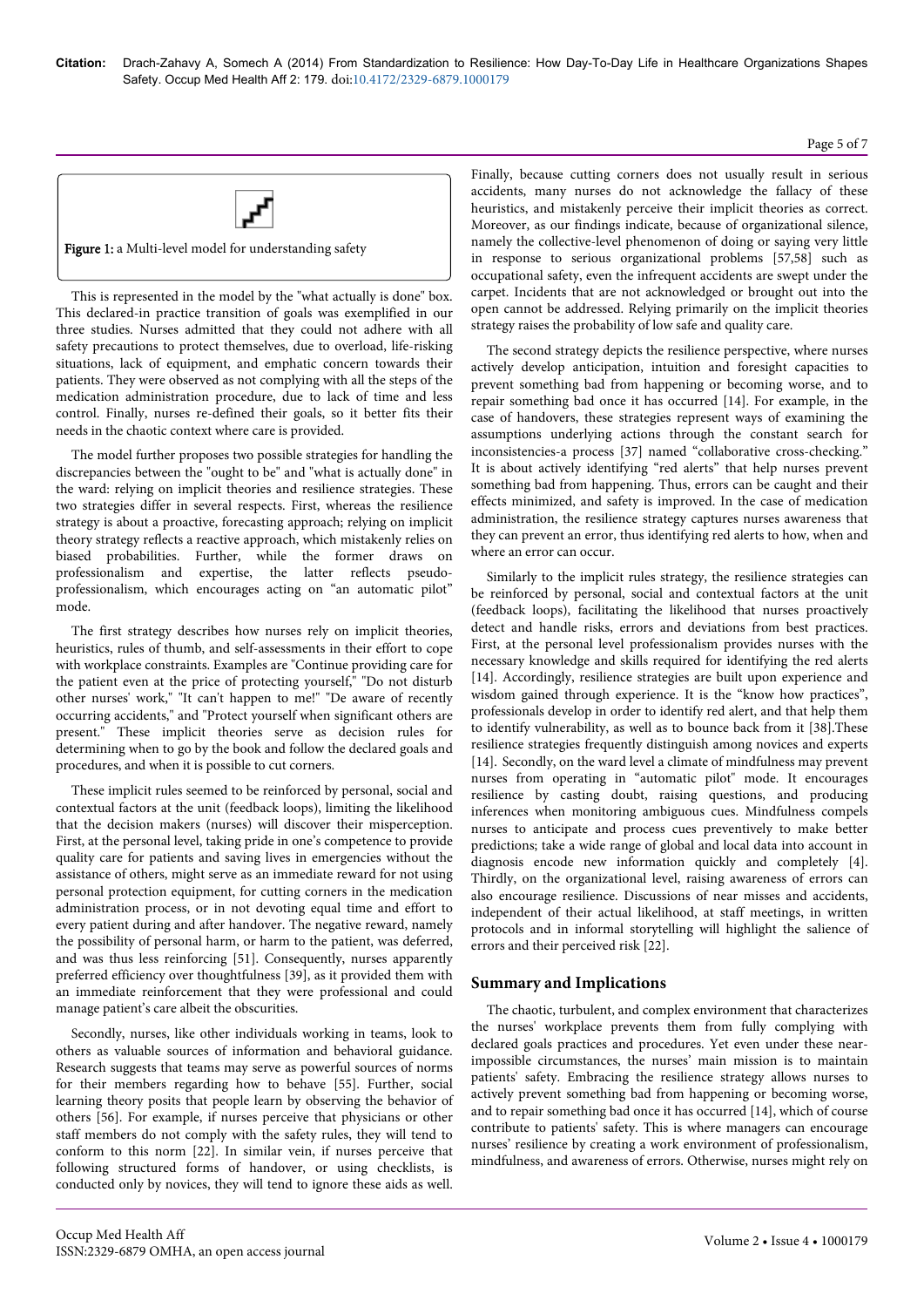implicit theories, limiting the likelihood that they will discover their misperception, thereby risking patient's safety.

#### **References**

- 1. [Kohn LT, Corrigan JM, Donaldson MS \(2000\) To err is human: Building](http://neurosurgery.ucsf.edu/tl_files/NS_Main/QI/IOM_To%20Err%20is%20Human.pdf) [a safer health system. Washington, DC: National Academy Press.](http://neurosurgery.ucsf.edu/tl_files/NS_Main/QI/IOM_To%20Err%20is%20Human.pdf)
- 2. [Leape LL, Berwick DM \(2005\) Five years after 'To Err is Human': What](http://www.ncbi.nlm.nih.gov/pubmed/15900009) [we have learned. JAMA 293: 2384-2390.](http://www.ncbi.nlm.nih.gov/pubmed/15900009)
- 3. [Wynia MK, Classen DC \(2011\) Improving ambulatory patient safety:](http://www.ncbi.nlm.nih.gov/pubmed/22166611) [learning from the last decade, moving ahead in the next. JAMA 306:](http://www.ncbi.nlm.nih.gov/pubmed/22166611) [2504-2505.](http://www.ncbi.nlm.nih.gov/pubmed/22166611)
- 4. [Vogus TJ, Sutcliffe KM \(2007\) The Safety Organizing Scale: development](http://www.ncbi.nlm.nih.gov/pubmed/17279020) [and validation of a behavioral measure of safety culture in hospital](http://www.ncbi.nlm.nih.gov/pubmed/17279020) [nursing units. Med Care 45: 46-54.](http://www.ncbi.nlm.nih.gov/pubmed/17279020)
- 5. [Australian Healthcare & Hospitals Association \(2009\) 2009 Issues paper](file:///C:/Users/ismail-ali/Downloads/Clinical%20Handover%20system%20change,%20leadership%20and%20principles.pdf)[clinical handover-system change, leadership and principles.](file:///C:/Users/ismail-ali/Downloads/Clinical%20Handover%20system%20change,%20leadership%20and%20principles.pdf)
- 6. Australian Medical Association (2006) Safe handover: Safe patients. Kingston, ACT: Australian Medical Association.
- 7. British Medical Association, National Patient Safety Agency and N H S Modernisation Agency (2005) Safe handover: Safe patients. London, UK: Report of the Bristish Medical Association and the National Patient Safety Agency.
- 8. Garling P (2008) Final report of the special commission of inquiry. Acute Care Services in NSW Public Hospitals.
- 9. The Joint Commission (2008) National patient safety goals. Hand-off communications: Standardized approach.
- 10. [\[No authors listed\] \(2010\) Standards project focuses attention on high](http://www.ncbi.nlm.nih.gov/pubmed/20632633)[value standards, cuts 16 EPs. Jt Comm Perspect 30: 1, 5-6.](http://www.ncbi.nlm.nih.gov/pubmed/20632633)
- 11. [World Health Organization and Joint Commission \(2007\)](http://www.who.int/patientsafety/solutions/patientsafety/PS-Solution3.pdf) [Communication during patient handovers. Patient Safety Solutions 1:](http://www.who.int/patientsafety/solutions/patientsafety/PS-Solution3.pdf) [1-4.](http://www.who.int/patientsafety/solutions/patientsafety/PS-Solution3.pdf)
- 12. [Bacharach SB, Conley SC \(1990\) Work processes, role conflict, and role](http://psycnet.apa.org/psycinfo/1990-26707-001) [overload. Work and Occupations 17: 199-228.](http://psycnet.apa.org/psycinfo/1990-26707-001)
- 13. [Drach-Zahavy A, Somech A, Granot M, Spitzer A \(2004\) Can we win](http://onlinelibrary.wiley.com/doi/10.1002/job.239/abstract) [them all? Benefits and costs of structured and flexible innovation–](http://onlinelibrary.wiley.com/doi/10.1002/job.239/abstract) [implementations. Journal of Organizational Behavior 25: 217-234.](http://onlinelibrary.wiley.com/doi/10.1002/job.239/abstract)
- 14. Hill W, Nyce J (2010) Human factors in clinical shift handover communication: Review of reliability and resilience principles applied to change of shift report. Canadian Journal of Respiratory Therapy 46: 44-51.
- 15. [Patterson ES \(2008\) Structuring flexibility: the potential good, bad and](http://www.ncbi.nlm.nih.gov/pubmed/18245211) [ugly in standardisation of handovers. Qual Saf Health Care 17: 4-5.](http://www.ncbi.nlm.nih.gov/pubmed/18245211)
- 16. Sackett DL, Straus S, Richardson WS, Rosenberg W, Haynes RB (2000) Evidence-based medicine: How to practice and teach EBM. (2nd edn.,) Edinburgh, UK: Churchill.
- 17. [Scally G, Donaldson LJ \(1998\) The NHS's 50 anniversary. Clinical](http://www.ncbi.nlm.nih.gov/pubmed/9651278) [governance and the drive for quality improvement in the new NHS in](http://www.ncbi.nlm.nih.gov/pubmed/9651278) [England. BMJ 317: 61-65.](http://www.ncbi.nlm.nih.gov/pubmed/9651278)
- 18. [Parker D, Lawton R \(2000\) Judging the use of clinical protocols by fellow](http://www.ncbi.nlm.nih.gov/pubmed/10975227) [professionals. Soc Sci Med 51: 669-677.](http://www.ncbi.nlm.nih.gov/pubmed/10975227)
- [Manser T, Foster S \(2011\) Effective handover communication: an](http://www.ncbi.nlm.nih.gov/pubmed/21550543) [overview of research and improvement efforts. Best Pract Res Clin](http://www.ncbi.nlm.nih.gov/pubmed/21550543) [Anaesthesiol 25: 181-191.](http://www.ncbi.nlm.nih.gov/pubmed/21550543)
- 20. [Talbot R, Bleetman A \(2007\) Retention of information by emergency](http://www.ncbi.nlm.nih.gov/pubmed/17652672) [department staff at ambulance handover: do standardised approaches](http://www.ncbi.nlm.nih.gov/pubmed/17652672) [work? Emerg Med J 24: 539-542.](http://www.ncbi.nlm.nih.gov/pubmed/17652672)
- 21. [Mark BA, Hughes LC, Belyea M, Chang Y, Hofmann D, et al. \(2007\)](http://www.ncbi.nlm.nih.gov/pubmed/17884430) [Does safety climate moderate the influence of staffing adequacy and work](http://www.ncbi.nlm.nih.gov/pubmed/17884430) [conditions on nurse injuries? J Safety Res 38: 431-446.](http://www.ncbi.nlm.nih.gov/pubmed/17884430)
- 22. [Henriksen K, Dayton E \(2006\) Organizational silence and hidden threats](http://www.ncbi.nlm.nih.gov/pubmed/16898978) [to patient safety. Health Serv Res 41: 1539-1554.](http://www.ncbi.nlm.nih.gov/pubmed/16898978)
- 23. [Katz-Navon TAL, Naveh E, Stern Z \(2005\) Safety climate in health care](http://papers.ssrn.com/sol3/papers.cfm?abstract_id=1127659) [organizations: a multidimensional approach. Academy of Management](http://papers.ssrn.com/sol3/papers.cfm?abstract_id=1127659) [Journal 48: 1075-1089.](http://papers.ssrn.com/sol3/papers.cfm?abstract_id=1127659)
- 24. [Leape LL \(2002\) Reporting of adverse events. N Engl J Med 347:](http://www.ncbi.nlm.nih.gov/pubmed/12432059) [1633-1638.](http://www.ncbi.nlm.nih.gov/pubmed/12432059)
- 25. [McDonald R, Waring J, Harrison S \(2006\) Rules, safety and the](http://www.ncbi.nlm.nih.gov/pubmed/16509952) [narrativisation of identity: a hospital operating theatre case study. Sociol](http://www.ncbi.nlm.nih.gov/pubmed/16509952) [Health Illn 28: 178-202.](http://www.ncbi.nlm.nih.gov/pubmed/16509952)
- 26. [Reason J \(1997\) Managing the risks of organizational accidents.](http://www.ashgate.com/isbn/9781840141047) [Aldershot, UK: Ashgate Publishing Limited.](http://www.ashgate.com/isbn/9781840141047)
- DeJoy DM, Gershon RR, Schaffer BS (2004) Safety climate: Assessing management and organization influences on safety. Professional Safety, 49: 50-57.
- 28. [Leliopoulou C, Waterman H, Chakrabarty S \(1999\) Nurses failure to](http://www.ncbi.nlm.nih.gov/pubmed/10363211) [appreciate the risks of infection due to needle stick accidents: a hospital](http://www.ncbi.nlm.nih.gov/pubmed/10363211) [based survey. J Hosp Infect 42: 53-59.](http://www.ncbi.nlm.nih.gov/pubmed/10363211)
- 29. [Hilligoss B, Cohen MD \(2011\) Hospital handoffs as multifunctional](http://www.ncbi.nlm.nih.gov/pubmed/22908667) [situated routines: implications for researchers and administrators. Adv](http://www.ncbi.nlm.nih.gov/pubmed/22908667) [Health Care Manag 11: 91-132.](http://www.ncbi.nlm.nih.gov/pubmed/22908667)
- 30. [Patterson ES, Wears RL \(2010\) Patient handoffs: Standardized and](http://www.ncbi.nlm.nih.gov/pubmed/20180437) [reliable measurement tools remain elusive. Jt Comm J Qual and Patient](http://www.ncbi.nlm.nih.gov/pubmed/20180437) [Saf 36: 52-61](http://www.ncbi.nlm.nih.gov/pubmed/20180437).
- [Riesenberg LA, Leitzsch J, Cunningham JM \(2010\) Nursing handoffs: a](http://www.ncbi.nlm.nih.gov/pubmed/20335686) [systematic review of the literature. Am J Nurs 110: 24-34.](http://www.ncbi.nlm.nih.gov/pubmed/20335686)
- 32. Weick KE, Sutcliffe KM (2001) Managing the unexpected: Resilient performance in an age of uncertainty. San Francisco, CA: Jossey- Bass.
- 33. [Jeffcott SA, Ibrahim JE, Cameron PA \(2009\) Resilience in healthcare and](http://www.ncbi.nlm.nih.gov/pubmed/19651927) [clinical handover. Qual Saf Health Care 18: 256-260.](http://www.ncbi.nlm.nih.gov/pubmed/19651927)
- 34. [Hollnagel E, Nemeth CP, Dekker S \(2008\) Resilience engineering](http://erikhollnagel.com/books/resilience-engineering-perspectives-vol-1.html) [perspectives \(volume 1\): Remaining sensitive to the possibility of failure.](http://erikhollnagel.com/books/resilience-engineering-perspectives-vol-1.html) [Aldershot, UK: Ashgate Publishing Limited.](http://erikhollnagel.com/books/resilience-engineering-perspectives-vol-1.html)
- 35. [Cheung DS, Kelly JJ, Beach C, Berkeley RP, Bitterman RA, et al. \(2010\)](http://www.ncbi.nlm.nih.gov/pubmed/19800711) [Improving handoffs in the emergency department. Ann Emerg Med 55:](http://www.ncbi.nlm.nih.gov/pubmed/19800711) [171-180.](http://www.ncbi.nlm.nih.gov/pubmed/19800711)
- 36. [Hilligoss PB \(2011\) Patient handoffs between emergency department and](http://deepblue.lib.umich.edu/bitstream/handle/2027.42/86293/bhilligo_1.pdf?sequence=1) [inpatient physicians: A qualitative study to inform standardization of](http://deepblue.lib.umich.edu/bitstream/handle/2027.42/86293/bhilligo_1.pdf?sequence=1) [practice and organization theory. University of Michigan, Michigan, Ill.](http://deepblue.lib.umich.edu/bitstream/handle/2027.42/86293/bhilligo_1.pdf?sequence=1)
- 37. [Patterson ES, Woods DD, Cook RI, Render ML \(2007\) Collaborative](http://link.springer.com/article/10.1007%2Fs10111-006-0054-8) [cross-checking to enhance resilience. Cognition, Technology & Work 9:](http://link.springer.com/article/10.1007%2Fs10111-006-0054-8) [155-162](http://link.springer.com/article/10.1007%2Fs10111-006-0054-8).
- 38. [Reason J \(2004\) Beyond the organisational accident: the need for "error](http://qualitysafety.bmj.com/content/13/suppl_2/ii28.abstract) [wisdom" on the frontline. Quality and Safety in Health Care 13: ii28-ii33.](http://qualitysafety.bmj.com/content/13/suppl_2/ii28.abstract)
- 39. [Hollnagel E \(2009\) The ETTO principle: Efficiency- thoroughness trade](http://www.ashgate.com/isbn/9780754676782)[off: Why things that go right sometimes go wrong. Aldershot, UK:](http://www.ashgate.com/isbn/9780754676782) [Ashgate Publishing Limited.](http://www.ashgate.com/isbn/9780754676782)
- 40. [Drach-Zahavy A, Somech A \(2010\) Implicit as compared with explicit](http://www.ncbi.nlm.nih.gov/pubmed/20547775) [safety procedures: the experiences of Israeli nurses. Qual Health Res 20:](http://www.ncbi.nlm.nih.gov/pubmed/20547775) [1406-1417.](http://www.ncbi.nlm.nih.gov/pubmed/20547775)
- 41. [Drach-Zahavy A \(2004\) The proficiency trap: How to balance enriched](http://onlinelibrary.wiley.com/doi/10.1002/job.284/abstract) [job designs and the team's need for support. Journal of Organizational](http://onlinelibrary.wiley.com/doi/10.1002/job.284/abstract) [Behavior 25: 979–996.](http://onlinelibrary.wiley.com/doi/10.1002/job.284/abstract)
- 42. [Tversky A, Kahneman D \(1973\) Availability: A heuristic for judging](http://dtserv2.compsy.uni-jena.de/__C1257641005FF6B0.nsf/0/1538BC6A54743092C125764700444391/$FILE/TVERSKY+Availability+A+heuristic+for+judging+frequency+and+probality.pdf) [frequency and probability. Cognitive Psychology 5: 207–532.](http://dtserv2.compsy.uni-jena.de/__C1257641005FF6B0.nsf/0/1538BC6A54743092C125764700444391/$FILE/TVERSKY+Availability+A+heuristic+for+judging+frequency+and+probality.pdf)
- 43. Baron RS (1986) Distraction- conflict theory: Progress and problems. Advances in Experimental Social Psychology 19: 1-38.
- 44. [ZAJONC RB \(1965\) SOCIAL FACILITATION. Science 149: 269-274.](http://www.ncbi.nlm.nih.gov/pubmed/14300526)
- 45. [Lisby M, Nielsen LP, Mainz J \(2005\) Errors in the medication process:](http://www.ncbi.nlm.nih.gov/pubmed/15668306) [frequency, type, and potential clinical consequences. Int J Qual Health](http://www.ncbi.nlm.nih.gov/pubmed/15668306) [Care 17: 15-22.](http://www.ncbi.nlm.nih.gov/pubmed/15668306)
- 46. Drach-Zahavy A, Somech A, Admi H, Peterfreund I, Peker, H et al. (2014) (How) do we learn from errors? A prospective study of the link between the ward's learning practices and medication administration errors. International Journal of Nursing Studies 51: 448-457.
- 47. [Drach-Zahavy A, Pud D \(2010\) Learning mechanisms to limit](http://www.ncbi.nlm.nih.gov/pubmed/20423367) [medication administration errors. J Adv Nurs 66: 794-805.](http://www.ncbi.nlm.nih.gov/pubmed/20423367)
- 48. [Brady AM, Malone AM, Fleming S \(2009\) A literature review of the](http://www.ncbi.nlm.nih.gov/pubmed/19694912) [individual and systems factors that contribute to medication errors in](http://www.ncbi.nlm.nih.gov/pubmed/19694912) [nursing practice. J Nurs Manag 17: 679-697.](http://www.ncbi.nlm.nih.gov/pubmed/19694912)